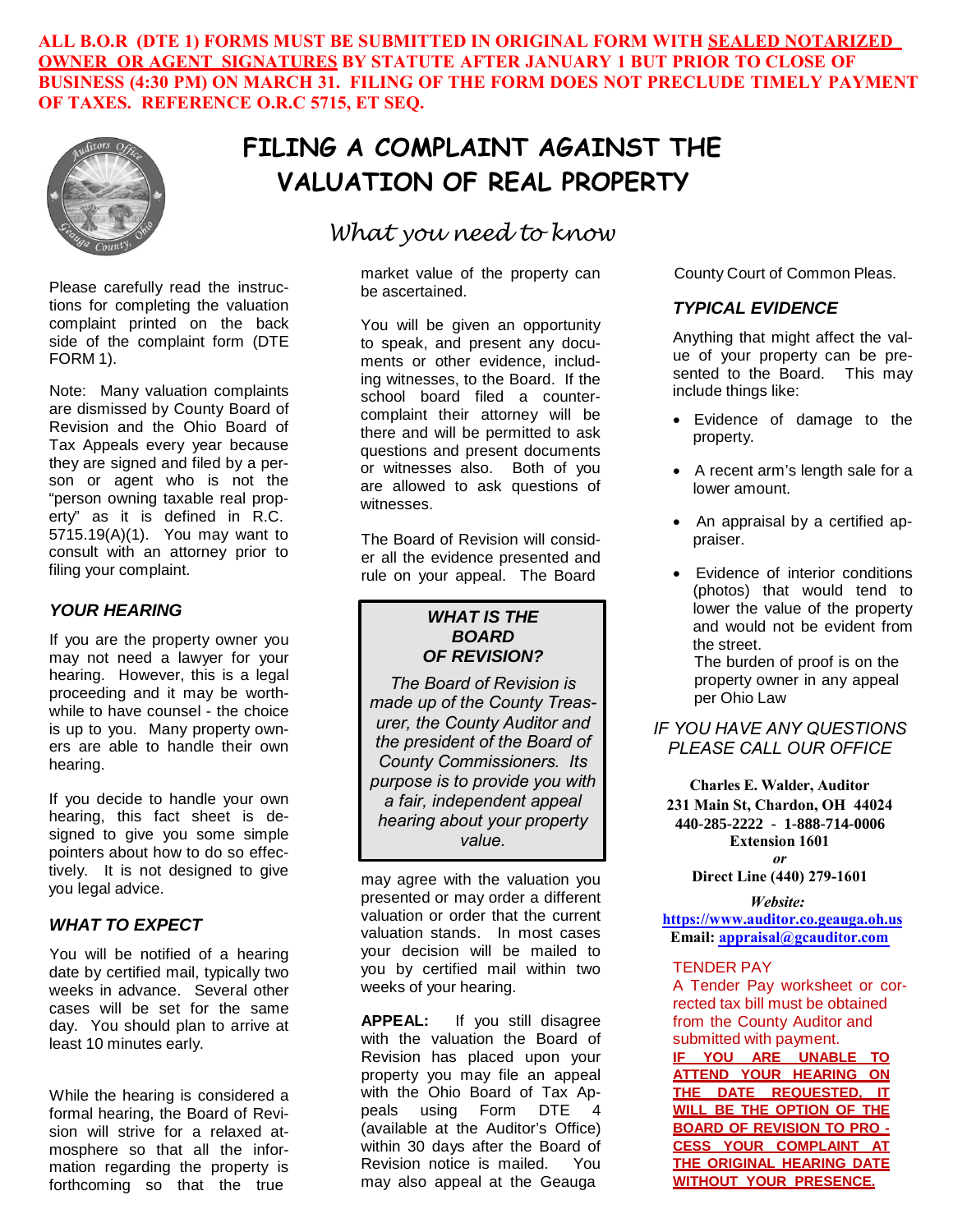**Reset Form**

Tax year<u>\_2021\_\_\_\_\_\_\_\_\_\_\_\_\_\_\_\_\_\_\_\_\_\_\_\_\_\_</u>\_\_\_BOR no. County Geauga

Los Los Louis Date received Louis Louis Louis Louis Louis Louis Louis Louis Louis Louis Louis Louis Louis Louis

DTE<sub>1</sub> Rev. 02/19

**Answer all questions and type or print all information. Read instructions on back before completing form.** 

**Attach additional pages if necessary.** 

**This form is for full market value complaints only. All other complaints should use DTE Form 2** 

Original complaint Counter complaint

Notices will be sent only to those named below.

|                                                                                                                                                                                                                                                                                                                                                                                                                                                                                                                                                                                                                                                                                                                                                                                                                                                                                                                                                                                                                                                                                                                                                                                                                                                                                                                                                                                                                          |                                                                   |                     |  |  | Street address, City, State, ZIP code                   |                                        |  |
|--------------------------------------------------------------------------------------------------------------------------------------------------------------------------------------------------------------------------------------------------------------------------------------------------------------------------------------------------------------------------------------------------------------------------------------------------------------------------------------------------------------------------------------------------------------------------------------------------------------------------------------------------------------------------------------------------------------------------------------------------------------------------------------------------------------------------------------------------------------------------------------------------------------------------------------------------------------------------------------------------------------------------------------------------------------------------------------------------------------------------------------------------------------------------------------------------------------------------------------------------------------------------------------------------------------------------------------------------------------------------------------------------------------------------|-------------------------------------------------------------------|---------------------|--|--|---------------------------------------------------------|----------------------------------------|--|
|                                                                                                                                                                                                                                                                                                                                                                                                                                                                                                                                                                                                                                                                                                                                                                                                                                                                                                                                                                                                                                                                                                                                                                                                                                                                                                                                                                                                                          |                                                                   | Name                |  |  |                                                         |                                        |  |
| 1. Owner of property                                                                                                                                                                                                                                                                                                                                                                                                                                                                                                                                                                                                                                                                                                                                                                                                                                                                                                                                                                                                                                                                                                                                                                                                                                                                                                                                                                                                     |                                                                   |                     |  |  |                                                         |                                        |  |
| 2. Complainant if not owner                                                                                                                                                                                                                                                                                                                                                                                                                                                                                                                                                                                                                                                                                                                                                                                                                                                                                                                                                                                                                                                                                                                                                                                                                                                                                                                                                                                              |                                                                   |                     |  |  |                                                         |                                        |  |
| 3. Complainant's agent                                                                                                                                                                                                                                                                                                                                                                                                                                                                                                                                                                                                                                                                                                                                                                                                                                                                                                                                                                                                                                                                                                                                                                                                                                                                                                                                                                                                   |                                                                   |                     |  |  |                                                         |                                        |  |
| 4. Telephone number of contact person                                                                                                                                                                                                                                                                                                                                                                                                                                                                                                                                                                                                                                                                                                                                                                                                                                                                                                                                                                                                                                                                                                                                                                                                                                                                                                                                                                                    |                                                                   |                     |  |  |                                                         |                                        |  |
| 5. Email address of complainant                                                                                                                                                                                                                                                                                                                                                                                                                                                                                                                                                                                                                                                                                                                                                                                                                                                                                                                                                                                                                                                                                                                                                                                                                                                                                                                                                                                          |                                                                   |                     |  |  |                                                         |                                        |  |
| 6. Complainant's relationship to property, if not owner                                                                                                                                                                                                                                                                                                                                                                                                                                                                                                                                                                                                                                                                                                                                                                                                                                                                                                                                                                                                                                                                                                                                                                                                                                                                                                                                                                  |                                                                   |                     |  |  |                                                         |                                        |  |
| If more than one parcel is included, see "Multiple Parcels" on back.                                                                                                                                                                                                                                                                                                                                                                                                                                                                                                                                                                                                                                                                                                                                                                                                                                                                                                                                                                                                                                                                                                                                                                                                                                                                                                                                                     |                                                                   |                     |  |  |                                                         |                                        |  |
| 7. Parcel numbers from tax bill                                                                                                                                                                                                                                                                                                                                                                                                                                                                                                                                                                                                                                                                                                                                                                                                                                                                                                                                                                                                                                                                                                                                                                                                                                                                                                                                                                                          |                                                                   | Address of property |  |  |                                                         |                                        |  |
|                                                                                                                                                                                                                                                                                                                                                                                                                                                                                                                                                                                                                                                                                                                                                                                                                                                                                                                                                                                                                                                                                                                                                                                                                                                                                                                                                                                                                          |                                                                   |                     |  |  |                                                         |                                        |  |
|                                                                                                                                                                                                                                                                                                                                                                                                                                                                                                                                                                                                                                                                                                                                                                                                                                                                                                                                                                                                                                                                                                                                                                                                                                                                                                                                                                                                                          |                                                                   |                     |  |  |                                                         |                                        |  |
|                                                                                                                                                                                                                                                                                                                                                                                                                                                                                                                                                                                                                                                                                                                                                                                                                                                                                                                                                                                                                                                                                                                                                                                                                                                                                                                                                                                                                          |                                                                   |                     |  |  |                                                         |                                        |  |
| 8. Principal use of property                                                                                                                                                                                                                                                                                                                                                                                                                                                                                                                                                                                                                                                                                                                                                                                                                                                                                                                                                                                                                                                                                                                                                                                                                                                                                                                                                                                             |                                                                   |                     |  |  |                                                         |                                        |  |
| 9. The increase or decrease in market value sought. Counter-complaints supporting auditor's value may have -0- in Column C.                                                                                                                                                                                                                                                                                                                                                                                                                                                                                                                                                                                                                                                                                                                                                                                                                                                                                                                                                                                                                                                                                                                                                                                                                                                                                              |                                                                   |                     |  |  |                                                         |                                        |  |
| Parcel number                                                                                                                                                                                                                                                                                                                                                                                                                                                                                                                                                                                                                                                                                                                                                                                                                                                                                                                                                                                                                                                                                                                                                                                                                                                                                                                                                                                                            | Column A<br>Complainant's Opinion of Value<br>(Full Market Value) |                     |  |  | Column B<br><b>Current Value</b><br>(Full Market Value) | Column <sub>C</sub><br>Change in Value |  |
|                                                                                                                                                                                                                                                                                                                                                                                                                                                                                                                                                                                                                                                                                                                                                                                                                                                                                                                                                                                                                                                                                                                                                                                                                                                                                                                                                                                                                          |                                                                   |                     |  |  |                                                         |                                        |  |
|                                                                                                                                                                                                                                                                                                                                                                                                                                                                                                                                                                                                                                                                                                                                                                                                                                                                                                                                                                                                                                                                                                                                                                                                                                                                                                                                                                                                                          |                                                                   |                     |  |  |                                                         |                                        |  |
|                                                                                                                                                                                                                                                                                                                                                                                                                                                                                                                                                                                                                                                                                                                                                                                                                                                                                                                                                                                                                                                                                                                                                                                                                                                                                                                                                                                                                          |                                                                   |                     |  |  |                                                         |                                        |  |
| 10. The requested change in value is justified for the following reasons:                                                                                                                                                                                                                                                                                                                                                                                                                                                                                                                                                                                                                                                                                                                                                                                                                                                                                                                                                                                                                                                                                                                                                                                                                                                                                                                                                |                                                                   |                     |  |  |                                                         |                                        |  |
| 11. Was property sold within the last three years? $\Box$ Yes $\Box$ No $\Box$ Unknown If yes, show date of sale.<br>and sale price \$ _______________; and attach information explained in "Instructions for Line 11" on back.<br>12. If property was not sold but was listed for sale in the last three years, attach a copy of listing agreement or other available evidence.<br>13. If any improvements were completed in the last three years, show date _________________________ and total cost \$<br>14. Do you intend to present the testimony or report of a professional appraiser? □ Yes □ No □ Unknown<br>15. If you have filed a prior complaint on this parcel since the last reappraisal or update of property values in the county, the<br>reason for the valuation change requested must be one of those below. Please check all that apply and explain on attached<br>sheet. See R.C. section 5715.19(A)(2) for a complete explanation.<br>The property was sold in an arm's length transaction.<br>$\Box$ The property lost value due to a casualty.<br>A substantial improvement was added to the property.<br>□ Occupancy change of at least 15% had a substantial<br>economic impact on my property.<br>I declare under penalties of perjury that this complaint (including any attachments) has been examined by me and to the best of my<br>knowledge and belief is true, correct and complete. |                                                                   |                     |  |  |                                                         |                                        |  |
|                                                                                                                                                                                                                                                                                                                                                                                                                                                                                                                                                                                                                                                                                                                                                                                                                                                                                                                                                                                                                                                                                                                                                                                                                                                                                                                                                                                                                          |                                                                   |                     |  |  |                                                         |                                        |  |
|                                                                                                                                                                                                                                                                                                                                                                                                                                                                                                                                                                                                                                                                                                                                                                                                                                                                                                                                                                                                                                                                                                                                                                                                                                                                                                                                                                                                                          |                                                                   |                     |  |  |                                                         |                                        |  |
|                                                                                                                                                                                                                                                                                                                                                                                                                                                                                                                                                                                                                                                                                                                                                                                                                                                                                                                                                                                                                                                                                                                                                                                                                                                                                                                                                                                                                          |                                                                   |                     |  |  |                                                         |                                        |  |

**Signature**